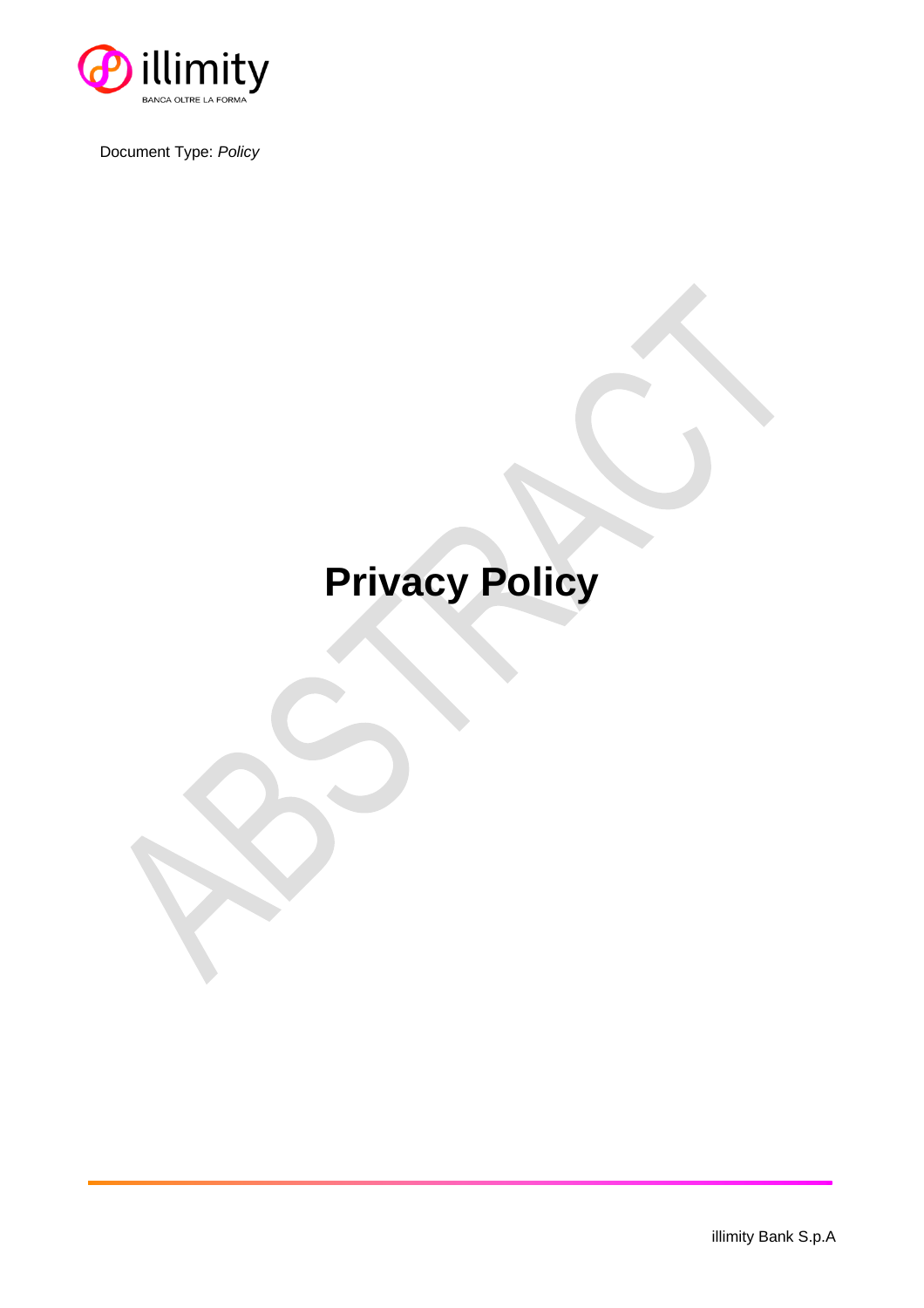

|                 |       | <b>Summary</b> |                                                                           |  |  |  |  |  |
|-----------------|-------|----------------|---------------------------------------------------------------------------|--|--|--|--|--|
| <u>1</u>        |       |                |                                                                           |  |  |  |  |  |
| $\overline{2}$  |       |                |                                                                           |  |  |  |  |  |
| $\overline{3}$  |       |                |                                                                           |  |  |  |  |  |
| $\overline{4}$  |       |                |                                                                           |  |  |  |  |  |
|                 | 4.1   |                |                                                                           |  |  |  |  |  |
|                 | 4.2   |                |                                                                           |  |  |  |  |  |
|                 | 4.3   |                |                                                                           |  |  |  |  |  |
|                 | 4.3.1 |                |                                                                           |  |  |  |  |  |
|                 | 4.3.2 |                |                                                                           |  |  |  |  |  |
|                 | 4.4   |                |                                                                           |  |  |  |  |  |
|                 | 4.5   |                |                                                                           |  |  |  |  |  |
|                 | 4.5.1 |                |                                                                           |  |  |  |  |  |
|                 | 4.6   |                |                                                                           |  |  |  |  |  |
|                 | 4.7   |                |                                                                           |  |  |  |  |  |
|                 | 4.8   |                |                                                                           |  |  |  |  |  |
|                 | 4.9   |                |                                                                           |  |  |  |  |  |
| $\overline{5}$  |       |                |                                                                           |  |  |  |  |  |
|                 | 5.1   |                |                                                                           |  |  |  |  |  |
|                 | 5.2   |                |                                                                           |  |  |  |  |  |
|                 | 5.3   |                |                                                                           |  |  |  |  |  |
|                 | 5.3.1 |                | EMPLOYEES, FORMER EMPLOYEES, COLLABORATORS/INTERNS, CANDIDATES AND        |  |  |  |  |  |
|                 | 5.3.2 |                |                                                                           |  |  |  |  |  |
|                 | 5.3.3 |                |                                                                           |  |  |  |  |  |
|                 | 5.3.4 |                |                                                                           |  |  |  |  |  |
|                 | 5.3.5 |                | NATURAL PERSONS ASSOCIATED WITH LEGAL PERSONS WITH WHOM THE BANK HAS      |  |  |  |  |  |
|                 | 5.4   |                |                                                                           |  |  |  |  |  |
|                 | 5.5   |                |                                                                           |  |  |  |  |  |
|                 | 5.6   |                |                                                                           |  |  |  |  |  |
| $6\overline{6}$ |       |                |                                                                           |  |  |  |  |  |
|                 | 6.1   |                |                                                                           |  |  |  |  |  |
|                 | 6.2   |                |                                                                           |  |  |  |  |  |
| $\mathbf{7}$    |       |                | <b>MANAGING THE RIGHTS OF DATA SUBJECTS ON DATA PROCESSING MATTERS 31</b> |  |  |  |  |  |
|                 | 7.1   |                |                                                                           |  |  |  |  |  |
|                 | 7.1.1 |                |                                                                           |  |  |  |  |  |
|                 | 7.1.2 |                |                                                                           |  |  |  |  |  |
|                 | 7.1.3 |                |                                                                           |  |  |  |  |  |
|                 | 7.1.4 |                |                                                                           |  |  |  |  |  |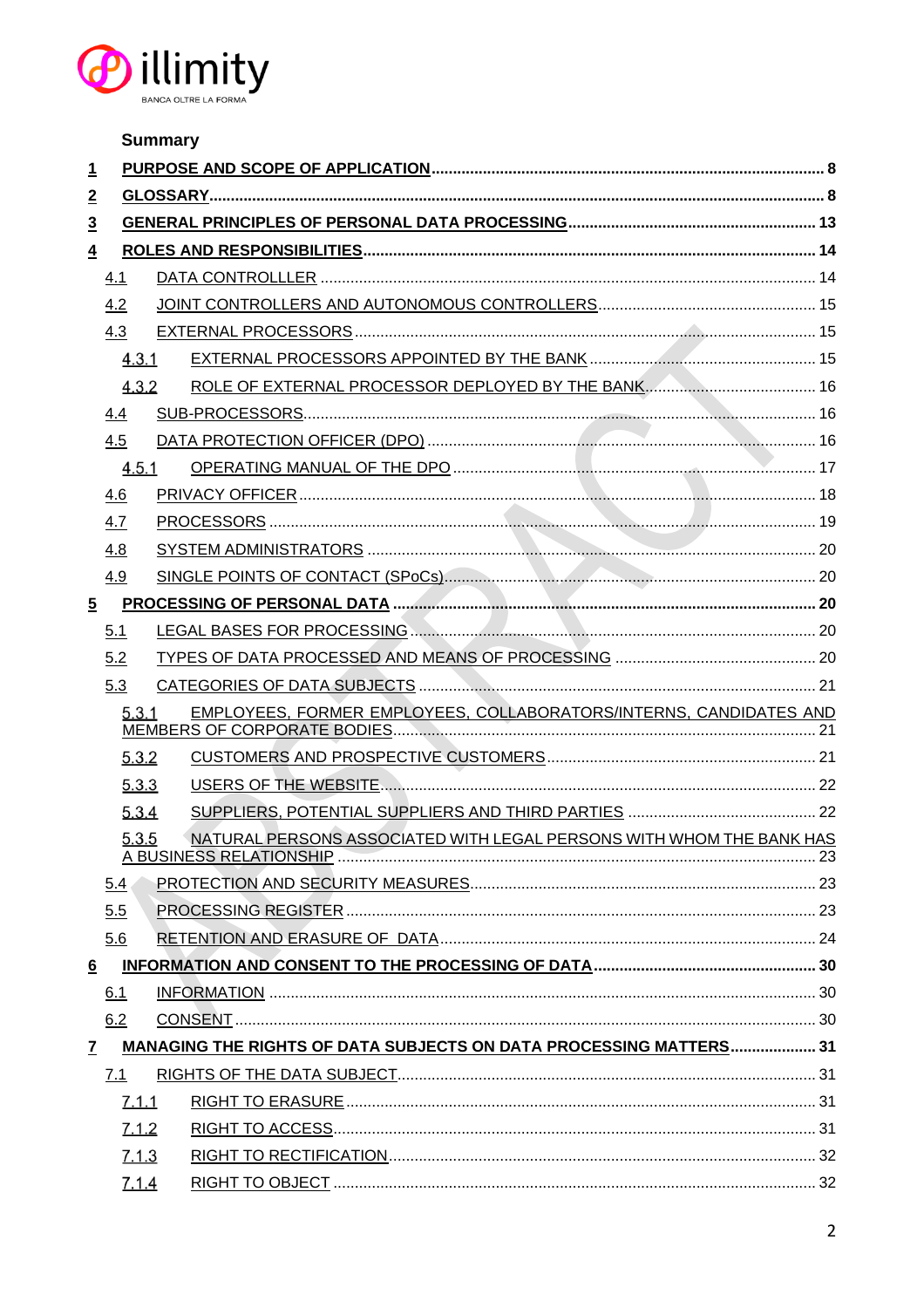

|   | 7.1.5 |                                                                      |  |
|---|-------|----------------------------------------------------------------------|--|
|   | 7.1.6 |                                                                      |  |
|   | 7.1.7 | RIGHT NOT TO BE SUBJECT TO A DECISION BASED SOLELY ON AUTOMATED      |  |
|   |       |                                                                      |  |
|   | 7.1.8 | RIGHT TO LODGE A COMPLAINT WITH THE SUPERVISORY AUTHORITY  33        |  |
|   | 7.2   |                                                                      |  |
|   | 7.2.1 | TIME PERIODS FOR MANAGING THE REQUESTS OF DATA SUBJECTS  33          |  |
|   | 7.2.2 |                                                                      |  |
|   | 7.2.3 |                                                                      |  |
|   | 7.2.4 |                                                                      |  |
|   | 7.2.5 | ASSESSMENT OF THE MERITS OF THE REQUEST AND DESPATCH OF THE RESPONSE |  |
| 8 |       |                                                                      |  |
|   | 8.1   |                                                                      |  |
|   | 8.2   |                                                                      |  |
|   | 8.3   |                                                                      |  |
|   | 8.3.1 | STAGE 1: DETERMINE THE CONTEXT AND OBTAIN AN OVERVIEW OF THE         |  |
|   | 8.3.2 |                                                                      |  |
|   | 8.3.3 |                                                                      |  |
|   | 8.3.4 | FASE 4: ACTION PLAN                                                  |  |
| 9 |       |                                                                      |  |
|   | 9.1   |                                                                      |  |
|   | 9.2   |                                                                      |  |
|   | 9.2.1 |                                                                      |  |
|   | 9.2.2 |                                                                      |  |
|   | 9.2.3 |                                                                      |  |
|   |       |                                                                      |  |
|   | 9.2.4 |                                                                      |  |
|   | 9.2.5 |                                                                      |  |
|   | 9.3   |                                                                      |  |
|   | 9.3.1 | STAGE 1: DETECTING AND REPORTING A PERSONAL DATA BREACH EVENT  42    |  |
|   | 9.3.2 | STAGE 2: ANALYSIS, CLASSIFICATION AND RECORDING OF A PERSONAL DATA   |  |
|   | 9.3.3 | STAGE 3: NOTIFICATION AND COMMUNICATION OF A DATA BREACH  45         |  |
|   | 9.3.4 |                                                                      |  |
|   |       |                                                                      |  |
|   |       |                                                                      |  |
|   | 11.1  |                                                                      |  |
|   | 11.2  |                                                                      |  |
|   |       |                                                                      |  |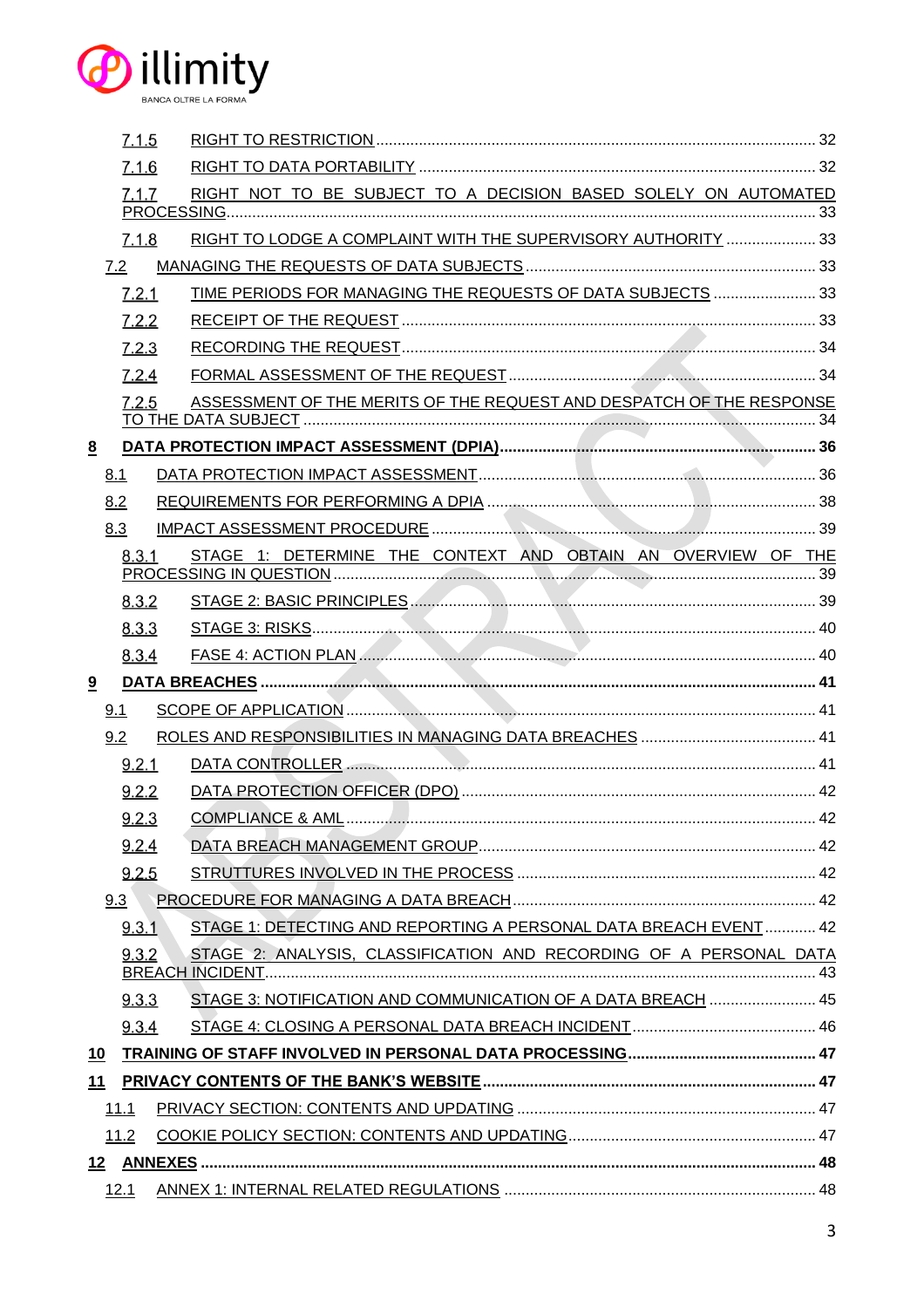

| 12.2        |                                                                           |
|-------------|---------------------------------------------------------------------------|
| 12.3        | ANNEX 3: PROCESS OF MANAGING REQUESTS FOR EXERCISING THE RIGHT OF ERASURE |
| <u>12.4</u> | ANNEX 4: PROCESS OF MANAGING REQUESTS FOR EXERCISING THE OTHER RIGHTS OF  |
| <u>12.5</u> | ALLEGATO 5: FACSIMILE FOR INFORMING THE CORPORATE BODIES OF A DATA BREACH |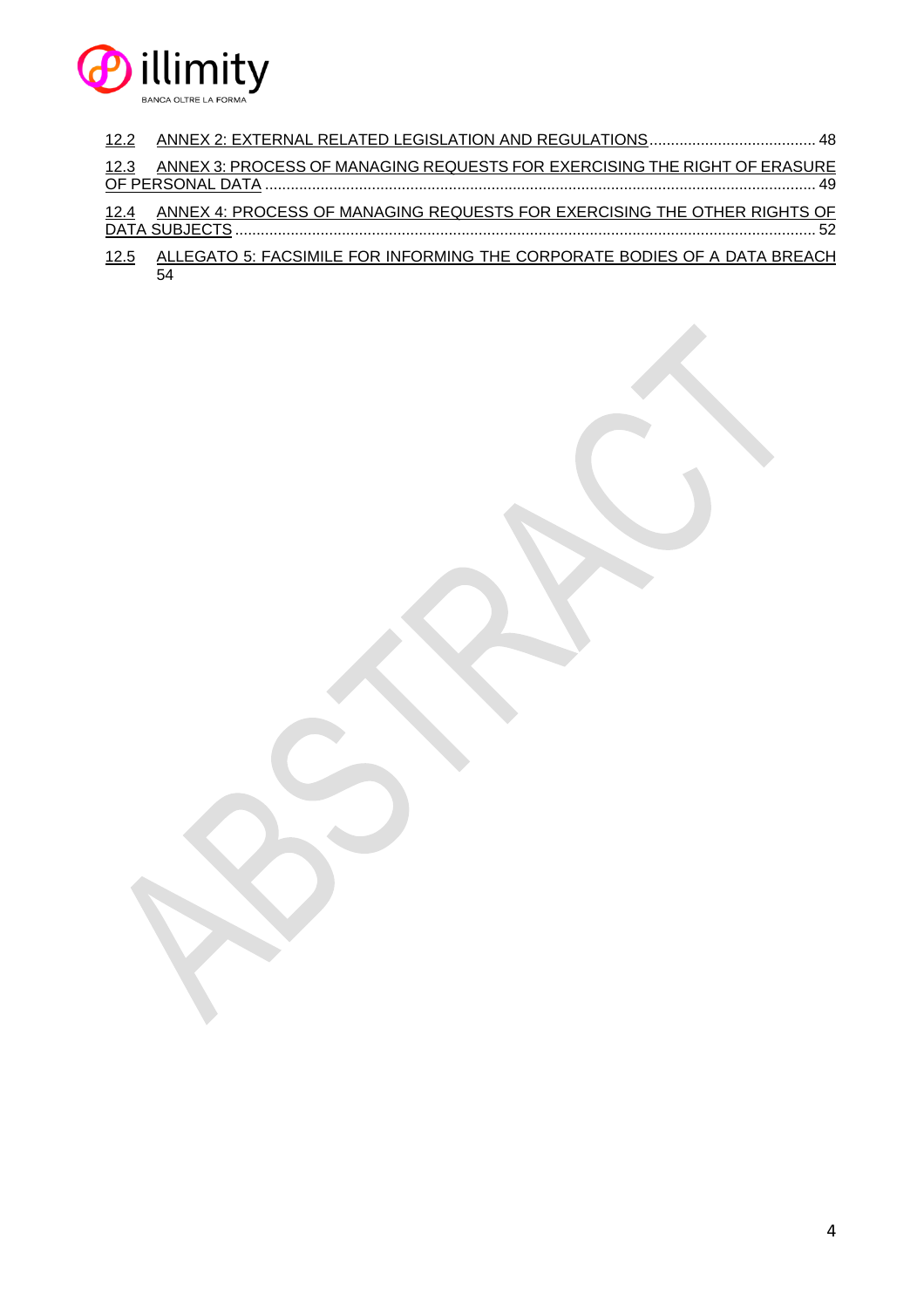

This Policy establishes the principles underlying the processing of personal data carried out by illimity Bank S.p.A. – at the level of business line and technical/operating and organisational support structures – and describes the processes and procedures governing the performance of all the associated activities.

The Policy also identifies the roles and responsibilities within the organisation adopted by the Bank – whose management is represented by the Group's Data Protection Officer (DPO) – as a means of presiding over the issues and legislative and regulatory obligations on the processing of personal data, in compliance with the applicable requirements of national and European Union law as well as the decisions and provisions issued from time to time by the Italian Data Protection Authority.

The principles and guidelines contained in this document are applicable to the Bank and all the companies of the Banking Group subject to the management and coordination of the Parent Company, for the parts of respective competence and depending on the nature of the activity performed by each individual subsidiary. Group companies are accordingly required to include the contents of this Policy in their own internal rules and regulations on the matter (suitably tailored for their individual processing specifics).

This Policy sets out the regulatory framework which all members of the Bank's staff are required to know and fully apply in performing their individual job responsibilities, also satisfying their duty to keep updated and follow diligently and consciously the training and information sessions on privacy laws and regulations organised by the Bank on the security measures and risks inherent in the processing activities performed. The staff involved in personal data processing activities are constantly updated on the requirements and forms of conduct to be followed, in particular by way of:

- the dissemination of information referring to laws and regulations, also internal, both in the general aspects and in key individual situations;
- specific training courses:
- sending out suitable training "nuggets" designed to explain in a simple and immediate way the aspects of the most important laws and regulations in the ambit of the daily activities performed by the personnel of the various functions.

Failure to comply with the rules and regulations described in this Policy represents personnel conduct subject to disciplinary measures, in accordance with the relative human resources management processes.

In addition, the contents of this Policy govern both processing performed by the Bank as data controller and that carried out by the Bank as external processor acting on behalf of third party data controllers (where relevant). In the same way, the Policy governs the characteristics of the processing performed by third parties appointed by the Bank as external processors, which are instructed to carry out specific activities as part of service agreements. Such external processors are provided with specific instructions designed to ensure compliance with this document and with privacy laws and regulations as well as to provide adequate protection of the data being processed, in accordance with the standards and minimum measures adopted by illimity.

In application of the above-mentioned laws and regulations on privacy, the Bank guarantees that it will carry out processing in compliance with the fundamental principles of loyalty, fairness and minimisation as well as judicial bases relevant from a legislative and regulatory standpoint. To this end, the Policy describes the macrotypes of processing performed by the Bank as part of ordinary operations and specifies their purposes, providing details of the categories of data and the data subjects involved as well as the established retention terms.

The document also sets out the roles and responsibilities of the various players involved in managing privacy issues and detailing the various internal processes, with particular reference to the role of the Data Protection Officer - DPO appointed by the Bank and the figures identified to support him in the practical work involved (specialist staff assigned to manage operating activities). In any case, all members of the Bank's staff are involved in adopting the most appropriate technical and organisational measures for ensuring the accuracy and protection of the data processing carried out. To this end, this Policy also describes the duties of the other parties involved in managing privacy matters, namely the Single Points of Contact ("SPoCs") identified within the various business areas of the Bank, whose duty is to ensure the accuracy and constant updating of all the information and characteristics of the processing performed within their respective fields of competence/responsibility as well as guaranteeing that such are appropriately recorded in the processing register that the Bank is required to keep.